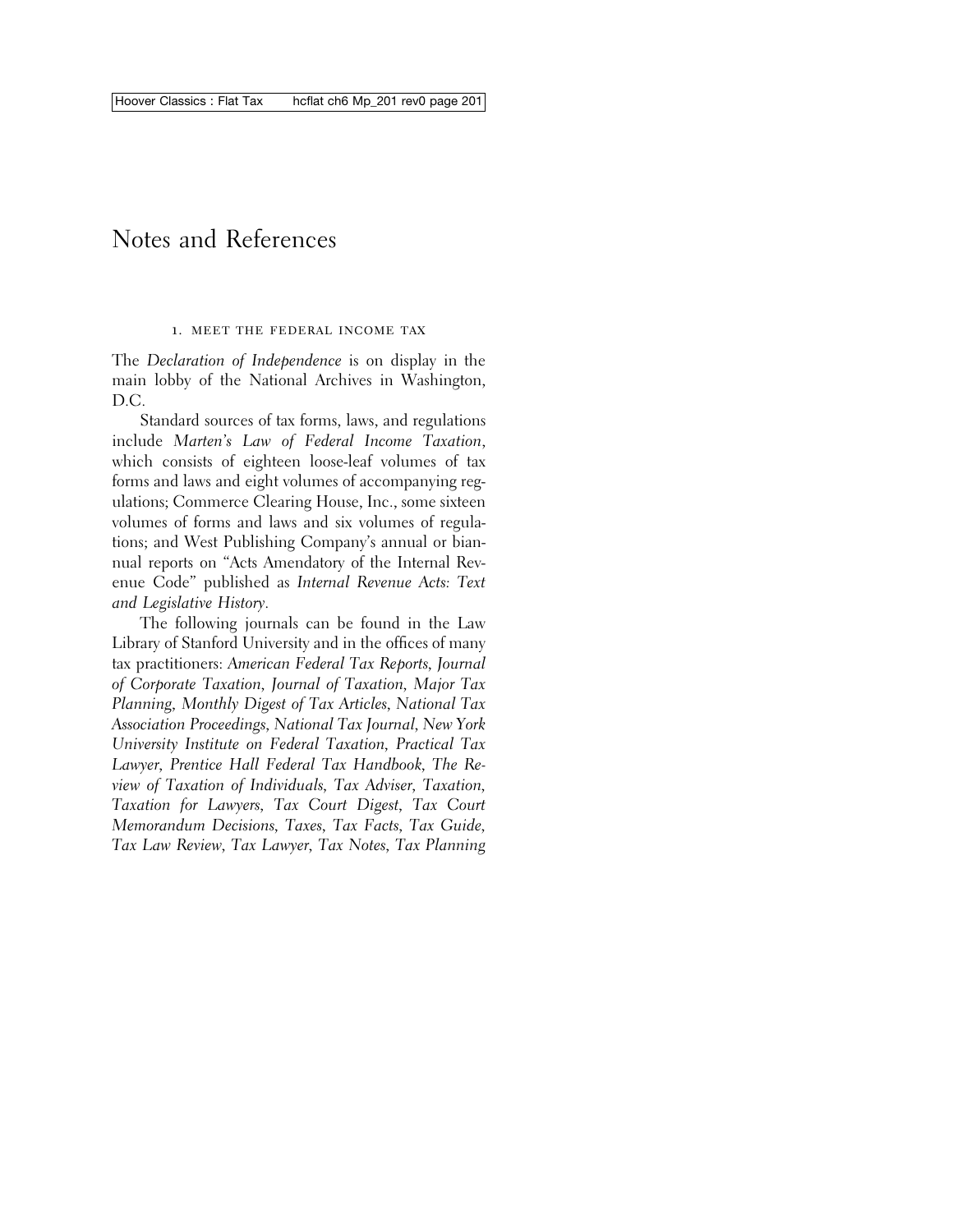*Tips, U.S. Tax Cases, U.S. Tax Court Reports,* and *U.S. Tax Week.*

A comprehensive review of all the studies that attempt to measure the costs associated with the federal income tax appears in James L. Payne, *Costly Returns: The Burdens of the U.S. Tax System* (San Francisco: Institute for Contemporary Studies Press, 1993). Payne summarizes the estimates of compliance costs that appear in the following studies: Joel Slemrod and Nikki Sorum, "The Compliance Cost of the U.S. Individual Income Tax System," *National Tax Journal* 37 (December 1984): 462–65; Arthur D. Little, Inc., *Development of Methodology for Estimating the Taxpayer Paperwork Burden* (Washington, D.C.: Internal Revenue Service, 1988), pp. III–23; James T. Iocozzia and Garrick R. Shear, "Trends in Taxpayer Paperwork Burden," in Internal Revenue Service, *Trend Analyses and Related Statistics, 1989 Update* (Washington, D.C.: U.S. Government Printing Office, 1989), p. 56; *Annual Reports* of the commissioner of the Internal Revenue Service; and a variety of other IRS memoranda.

The following studies attempt to estimate the disincentive costs of the U.S. federal income tax: Edgar K. Browning, "On the Marginal Welfare Cost of Taxation," *American Economic Review* 77 (March 1987): 21; Jerry A. Hausman, "Labor Supply," in Henry J. Aaron and Joseph A. Pechman, eds., *How Taxes Affect Economic Behavior* (Washington, D.C.: Brookings Institution, 1981), p. 61; Charles Stuart, "Welfare Costs per Dollar of Additional Tax Revenue in the United States," *American Economic Review* 74 (June 1984): 358; Roger H.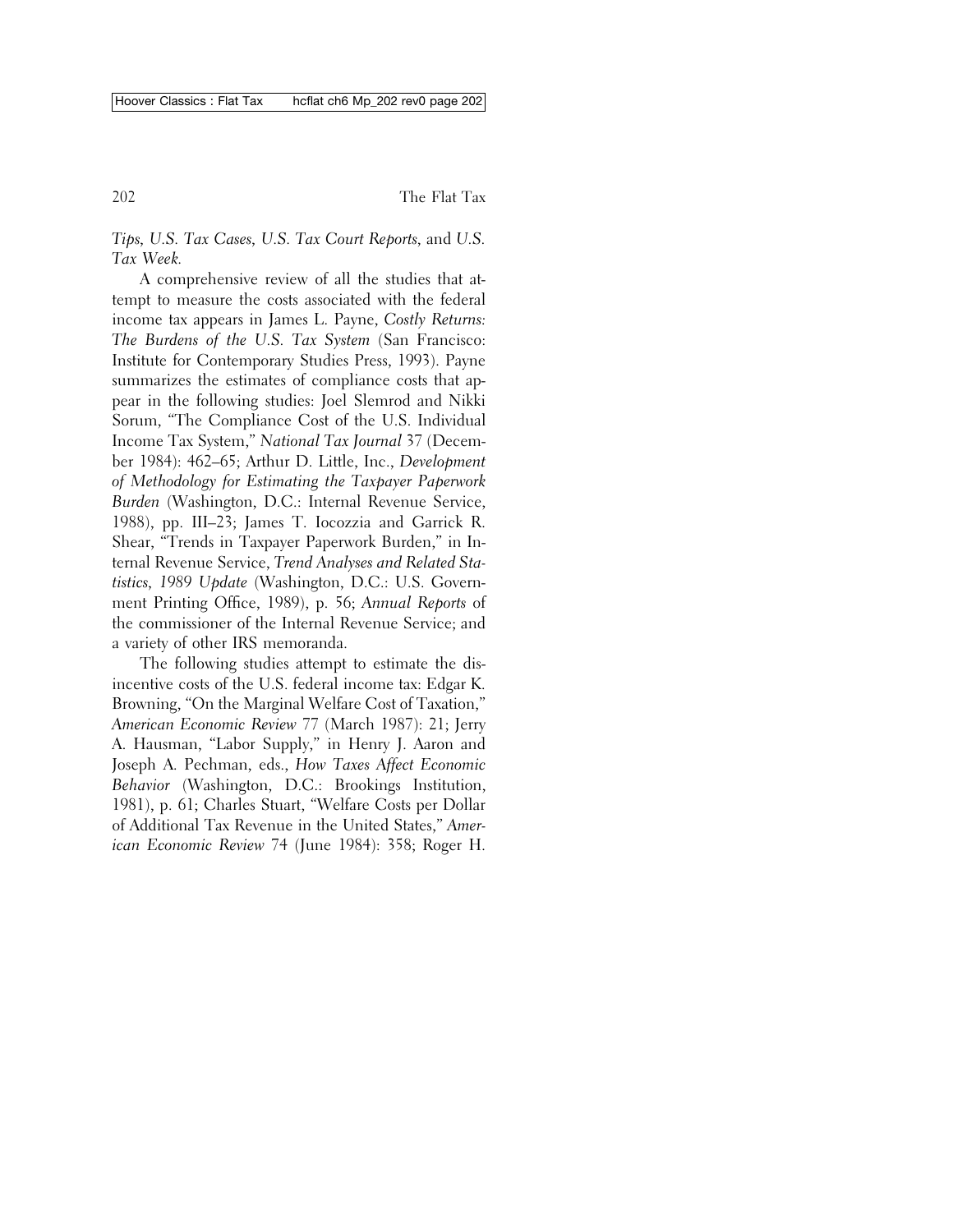Gordon and Burton G. Malkiel, "Corporation Finance," in Aaron and Pechman, eds., *How Taxes Affect Economic Behavior*, p. 178; Jane G. Gravelle and Laurence J. Kotlikoff, "The Incidence and Efficiency Costs of Corporate Taxation When Corporate and Noncorporate Firms Produce the Same Good," *Journal of Political Economy* 97 (August 1989): 774, table 6; Charles L. Ballard, John B. Shoven, and John Whalley, "General Equilibrium Computations of the Marginal Welfare Costs of Taxes in the United States," *American Economic Review,* March 1985, p. 135, table 3; Dale W. Jorgenson and Kun-Young Yun, "The Excess Burden of Taxation in the U.S." (paper prepared for presentation at the Coopers & Lybrand Foundation symposium U.S. Tax Policy for the 1990s, New York, November 7–8, 1990), p. 18; Michael J. Boskin, "Efficiency Aspects of the Differential Tax Treatment of Market and Household Economic Activity," *Journal of Public Economics* 4 (1975): 12; Martin Feldstein and Joel Slemrod, "Inflation and the Excess Taxation of Capital Gains on Corporate Stock," *National Tax Journal* 31 (1978): 107–18; Michael J. Boskin, "Taxation, Saving, and the Rate of Interest," *Journal of Political Economy* 86 (1978):S3– S27; Martin Feldstein, "Tax Rules and Business Investment," in Martin Feldstein, ed., *Taxes and Capital Formation* (Chicago: University of Chicago Press, 1987), pp. 63–72; and Roger H. Gordon and Joel Slemrod, "Do We Collect Any Revenue from Taxing Capital Income?" in Lawrence H. Summers, ed., *Tax Policy and the Economy 2* (Cambridge, Mass.: MIT Press, 1988), p. 120.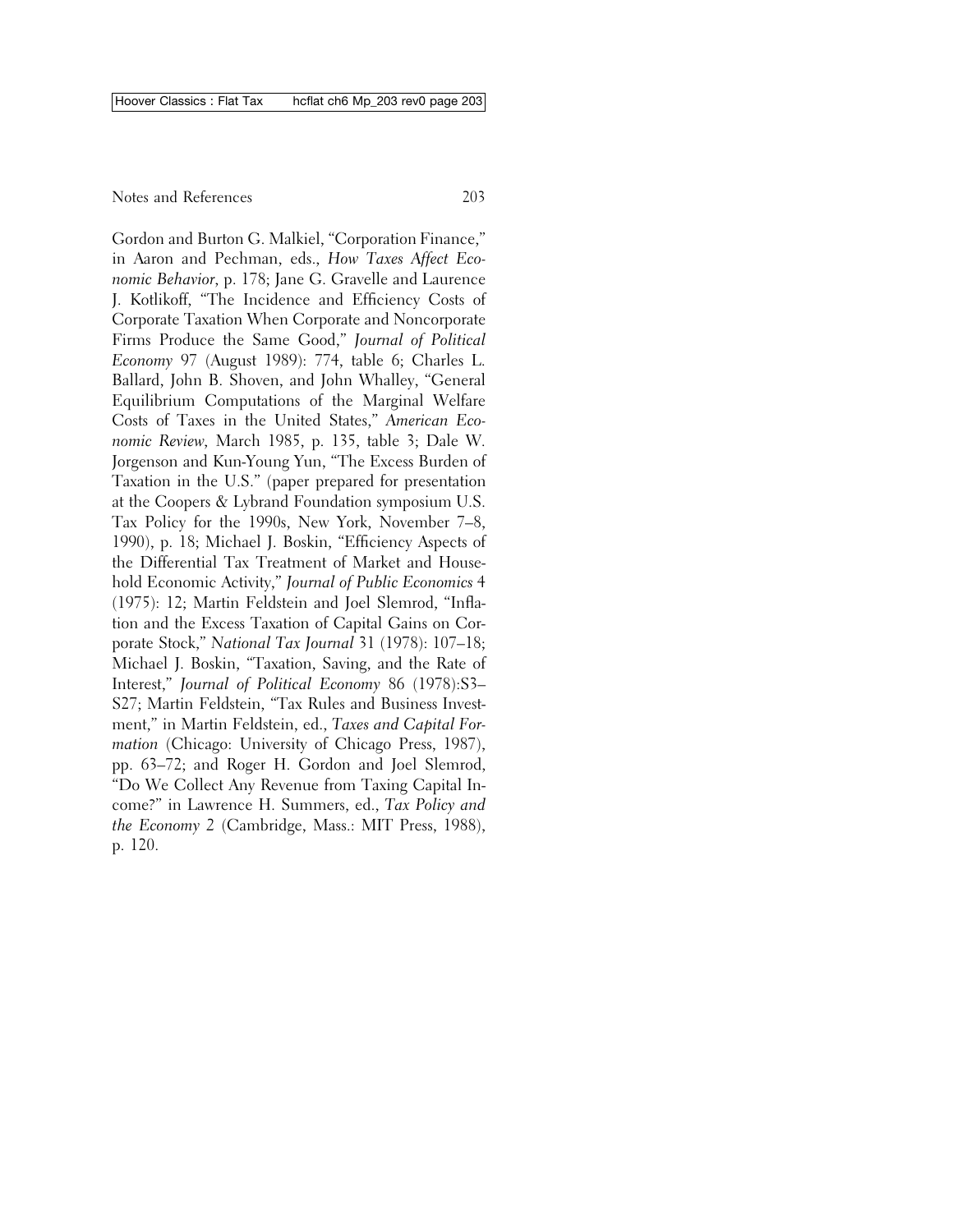Official and unofficial estimates exist on the extent of tax evasion. Official estimates include *Estimates of Income Unreported on Individual Tax Returns,* Department of the Treasury, Internal Revenue Service, Publication 1104 (9-79); *Internal Revenue Service's 1988 Report on the "Tax Gap"* (hearing before the Subcommittee on Oversight of the Committee on Ways and Means, U.S. House of Representatives, 100th Congress, 2d Session, March 17, 1988); and General Accounting Office, *Who's Not Filing Income Tax Returns? IRS Needs Better Ways to Find Them and Collect Their Taxes* (Washington, D.C., July 11, 1979). Academic and popular accounts are contained in Vito Tanzi, ed., *The Underground Economy in the United States and Abroad* (Lexington, Mass.: D.C. Heath, 1982); Dan Bawly, *The Subterranean Economy* (New York: McGraw-Hill, 1982); and Carl P. Simon and Ann D. Witte, *Beating the System: The Underground Economy* (Boston: Auburn House, 1982).

To determine the extent of tax avoidance, we recommend careful examination of the annual Internal Revenue Service publication titled *Statistics of Income, Individual Income Tax Returns* (Washington, D.C.). It lists the value of every deduction taxpayers declare on their returns by category. It provides evidence on the overall size of tax shelters in published information on itemized deductions, partnership returns, and other business tax returns. The quarterly *Statistics of Income Bulletin,* published by the IRS, contains detailed analyses of tax returns. The total aggregate value of all tax subsidy items in the economy is enumeraged by cate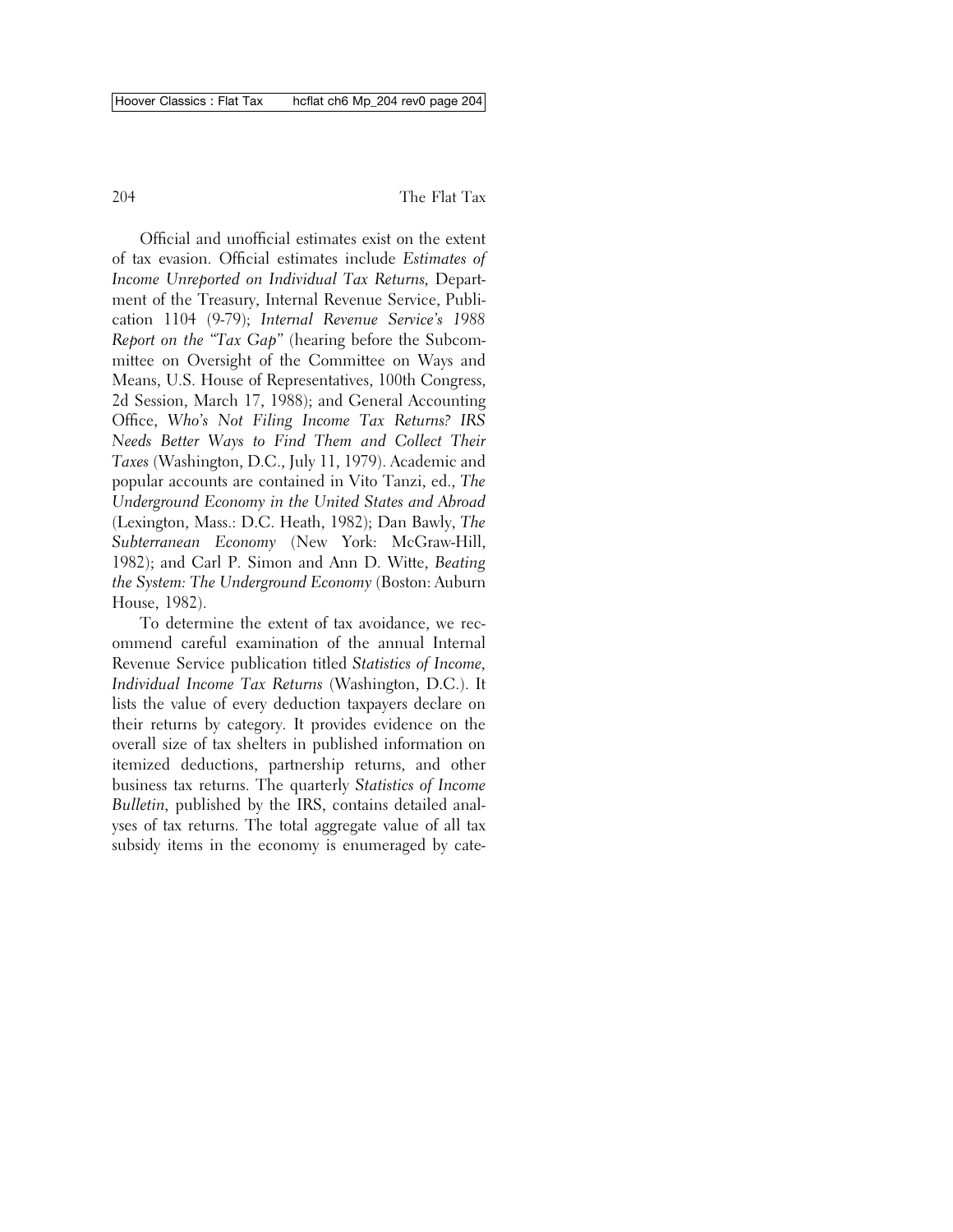gory in each year's federal budget in *Special Analysis G. Tax Expenditures: The Budget of the United States Government,* Office of Management and Budget, Executive Office of the President, annual report.

The history of U.S. income taxes appears in Joseph A. Pechman, *Federal Tax Policy,* 4th ed. (Washington, D.C.: Brookings Institution, 1983), pp. 290–92; Bill Bradley, *The Fair Tax* (New York: Pocket Books, 1984), pp. 68–89; and John F. Witte, *The Politics and Development of the Federal Income Tax* (Madison: University of Wisconsin Press, 1985). Details of recent tax increases are found in the various conference reports of the U.S. Congress published by the U.S. Government Printing Office.

## 2. WHAT'S FAIR ABOUT TAXES?

Two general all-purpose references for calculating the size and growth of government taxes and spending are the *Economic Report of the President,* published each January, and the quarterly *Treasury Bulletin,* published by the Treasury Department.

A history of tax rates in all the world's main civilizations is found in Charles Adams, *For Good and Evil: The Impact of Taxes on the Course of Civilization* (London, New York, Lanham, Md.: Madison Books, 1993).

Statistics on the distribution of the tax burden by income categories are published annually by the Tax Foundation. The IRS publication *Statistics of Income, Individual Income Tax Returns,* analyzes the distribution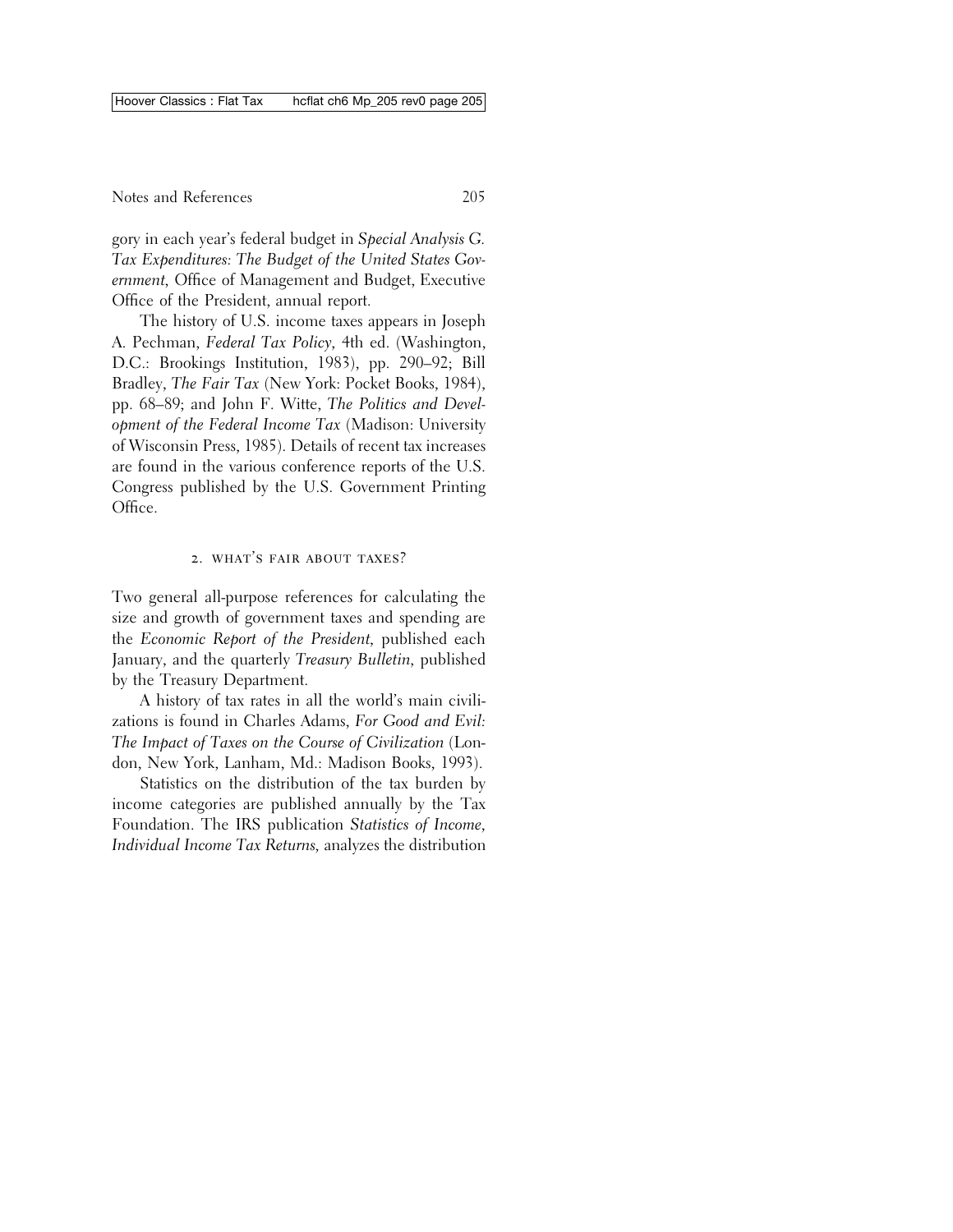of taxes by adjusted gross income categories for all sources of income and most major deductions.

The distributional effects of Secretary of the Treasury Andrew Mellon's 1920s tax cuts are analyzed in James Gwartney and Richard Stroup, "Tax Cuts: Who Shoulders the Burden," *Economic Review*, March 1982, pp. 19–27. The distributional effects of President John F. Kennedy's tax cuts in the early 1960s are analyzed in Lawrence B. Lindsey, *The Growth Experiment: How the New Tax Policy Is Transforming the U.S. Economy* (New York: Basic Books, 1990), pp. 28–40. The distributional effects of President Ronald Reagan's marginal tax rate cuts in the 1980s are analyzed by the Statistics of Income Division, Internal Revenue Service, Washington, D.C.

### 3. the postcard tax return

Sources for table 3.1 are: line 1: *Economic Report of the President,* table B-1; line 2: Table B-23; line 3: Gross domestic product arising from households and institutions, table B-10; line 4: Table B-25; line 5: Nonresidential fixed investment plus portion of residential investment for nonowner occupied, table B-1; line 8: Family allowances are calculated as the difference between the revenue that would be generated by a 19 percent rate applied to the business tax base, line 6 plus wages, salaries, and pensions, line 4, and the actual tax revenue, line 14, all divided by .19. This guarantees that the revenue from the flat tax is exactly the same as actual revenue.; line 12: Table B-78; line 13: Table B-78.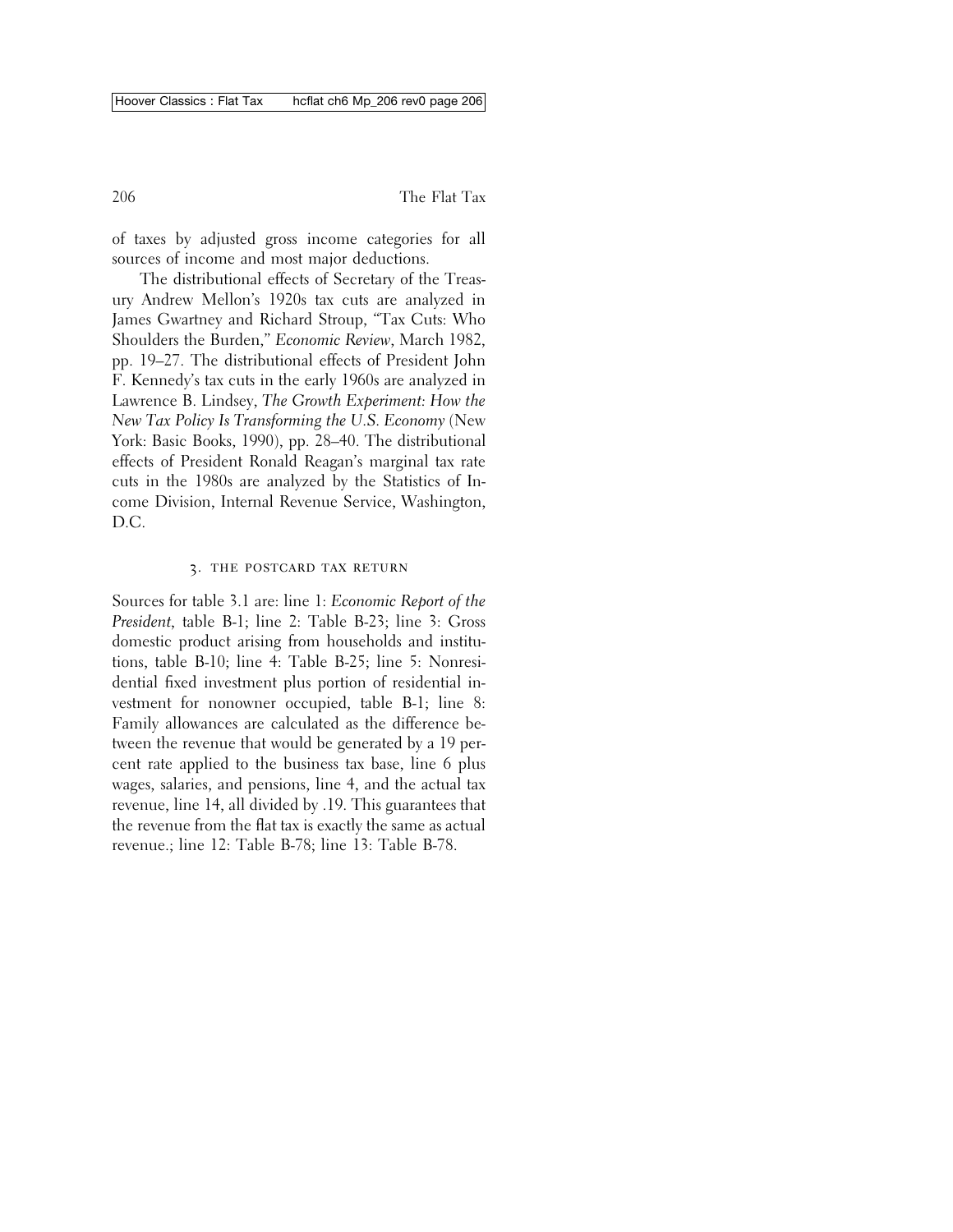Calculation of the number and value of the personal allowances proceeded in the following way: Based on data in *Statistics of Income Basic Tables*, 1991, table 2.4, we inferred the number of allowances as follows:

| Type of Allowance | 1991 | Number in Number in<br>1995<br>(millions) (millions) | Relative<br>Amount |
|-------------------|------|------------------------------------------------------|--------------------|
| Single            | 52   | 54                                                   | 1.00               |
| Married           | 49   | 51                                                   | 1.75               |
| Head of household | 14   | 14                                                   | 1.50               |
| Dependent         | 78   | 81                                                   | 0.50               |

The relative amount is our judgment about the relative dollar values of the allowances. By weighting each type of allowance by its relative weight, we calculate that there will be 204 million allowance units in 1995. Dividing this number into the total value of allowances from line 8 of table 1, we calculate that each allowance unit is \$9,377. The calculations of the allowances for Form 1 are as follows:

| Type of Allowance | Relative<br>Amount | Extra<br>Calculated<br>Value | Rounded<br>Value |
|-------------------|--------------------|------------------------------|------------------|
| Single            | 1.00               | 9,377                        | 9,500            |
| Married           | 1.75               | 16,410                       | 16,500           |
| Head of household | 1.50               | 14,066                       | 14,000           |
| Dependent         | 0.50               | 4,689                        | 4,500            |

Operating data for General Motors, Intel, and the First National Bank of Rocky Mount came from their annual reports for 1993.

Total depreciation deductions under the personal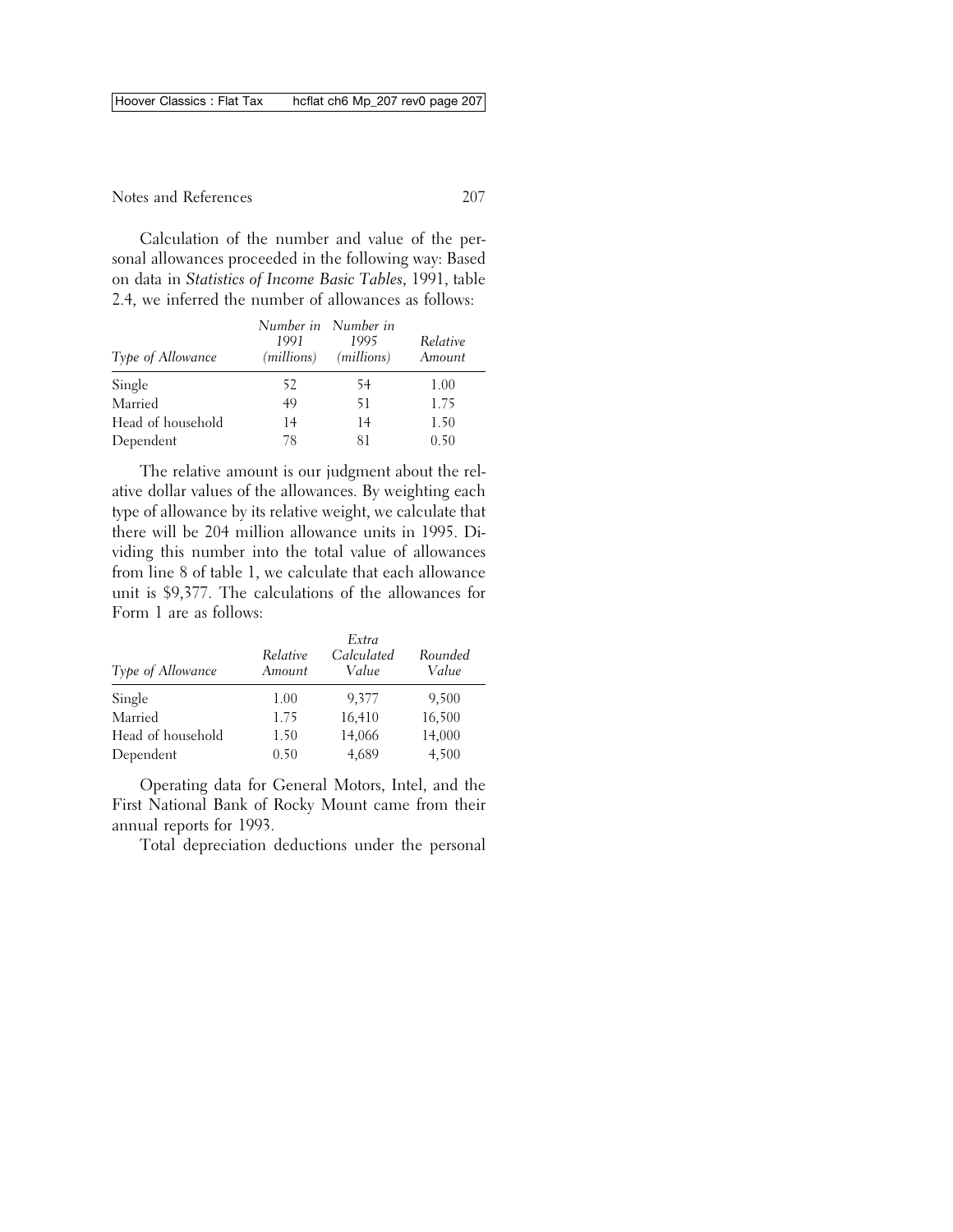and corporate income taxes in 1992 appear in *Statistics of Income Bulletin*, summer 1994, pp. 124–28.

The calculation of alternative allowances permitted by alternative tax rates is based on the logic set forth above for the calculation of the revenue-neutral total amount of allowances corresponding to a given tax rate:

```
Allowances = business tax base + wages, salaries, and
pensions - (required revenue/flat-tax rate)
```
The alternative combinations of investment writeoffs and tax rates that would all raise the same revenue are calculated by modifying the tax base so that only a portion of investment is subtracted. The modified base is divided by the required revenue to obtain the necessary tax rate.

## 4. the flat tax and the economy

Data on labor force participation are from table A-13, Employment Status of the Civilian Noninstitutional Population by Age, Sex, and Race, *Employment and Earnings,* winter 1993/94.

On taxes and labor supply, see the *Journal of Human Resources,* Special Issue on Taxation and Labor Supply 25, no. 3 (summer 1990), and Jerry Hausman, "Taxes and Labor Supply," in Alan J. Auerbach and Martin Feldstein, eds., *Handbook of Public Economics,* vol. 1, chap. 4 (Amsterdam: North Holland, 1985), pp. 213–63.

On the effect of a flat-rate tax on capital formation, see Alan J. Auerbach, Laurence J. Kotlikoff, and Jona